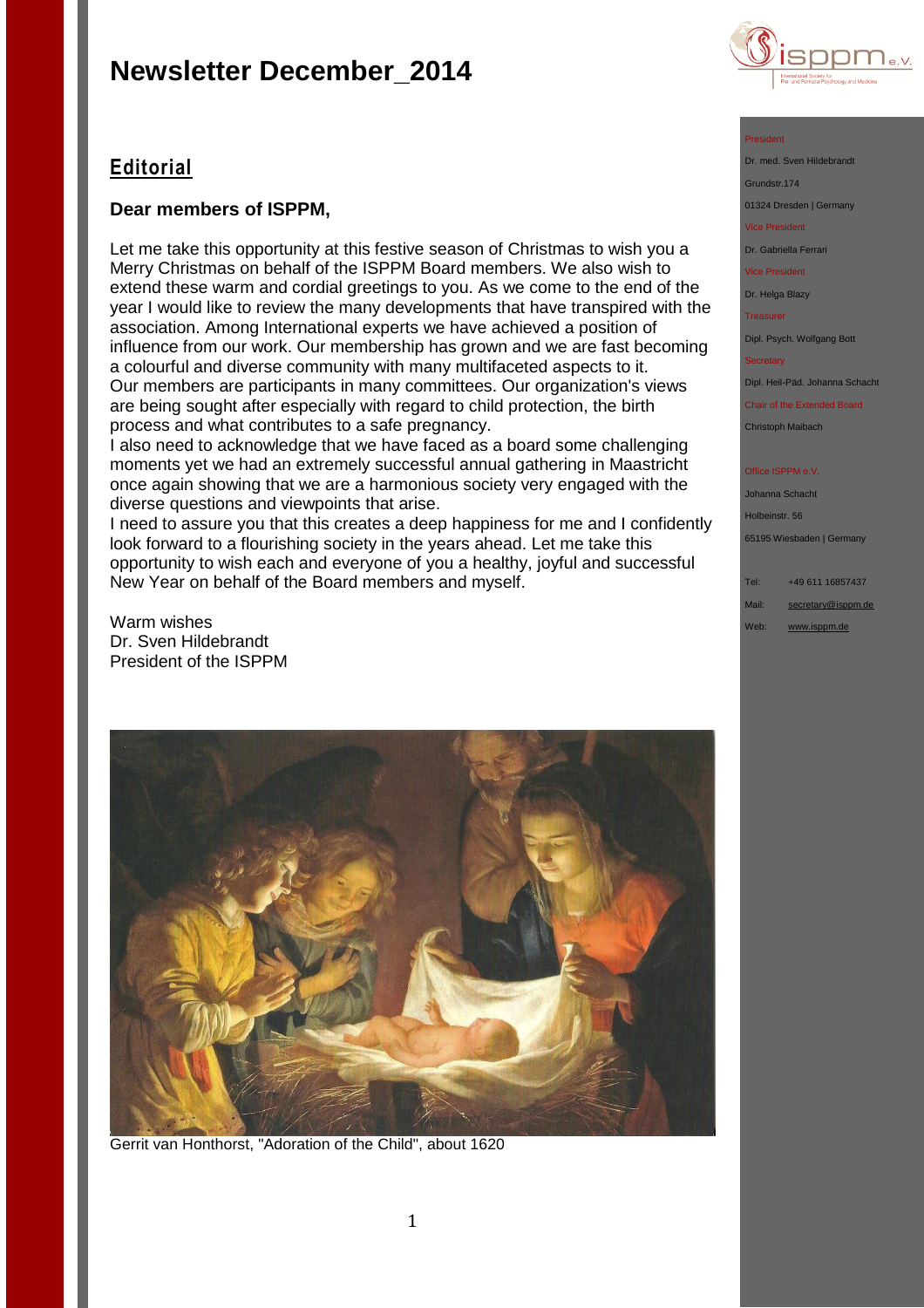

## **Highlights From the Extended Board**

Paula Diederichs recently represented the ISPPM e.V. at the 25<sup>th</sup> years jubilee of the UN children's rights convention in Berlin. Marita Klippel-Heidekrüger also attended on behalf of Green Birth e.V. and in the ISPPM e.V..

How the ISPPM e.V. became member of the German NC (national coalition for implementing the UN children's rights convention):



It is not only because of the  $25<sup>th</sup>$  years jubilee of the children's rights convention by the UNO that we are getting this public attention. But also because in 2010 the Charité made public having monitored a birth in the MRT the three associations i.e. GreenBirth e.V., GfG (Society for birth preparation, women's health and family-planning) and DFH (German professional organisation for homebirth) along with the ISPPM started a close cooperation and wrote a statement about the "shortcomings in mother-child-protection" (July 2014). The paper was signed and published by all the four of them.

The German National Coalition (NC) being responsible for appling the UN-Children's Right Convention immediately took notice of this paper. Its authors were invited and encouraged to become members of the NC Deutschland to create a team working on the pre- and perinatal rights of children. From this the four societies agreed to become members of the NC Deutschland. GreenBirth was chosen to represent the four of them. The application was accepted by the Board of the NC. Since October 2014 the four societies are members of NC. Irene Behrmann head of GreenBirth e.V. and member of the extended board of the ISPPM is the representative represents of the four societies in the NC.

In November 2014 was the 25th anniversary of the Children's Rights Convention, because of this Bundesministerin for Children, Youth and Family Manuela Schwesig invited 300 children from all over Germany for a jubilee party, which was well covered by the media. There were also some representatives from political parties, professional circles, organisations and associations.

Manuela Schwesig stressed that the rights of children should be part of the constitution. "Children's rights deserve to be inherent part of the Constitution i.e. the most important document representing our values". She promised to install a monitoring group on behalf of this. (This is already in existence for a long time on behalf of handicaped citizens).

Dominating topics at the jubilee party have been about protecting children from domestic violence, having them have access to clean water globaly, giving children the right to obtain a birth certificate (230 million of children do not have any), protecting children from being warparticipants.

At this stage topics like pregnancy and birth were not included here. In fact when I distributed our leaflets I felt far away from being heard with our request

### President

Dr. med. Sven Hildebrandt

Grundstr.174

01324 Dresden | Germany

Vice President

Dr. Gabriella Ferrari

Vice President

Dr. Helga Blazy

Treasurer

Dipl. Psych. Wolfgang Bott

**Secretary** 

Dipl. Heil-Päd. Johanna Schacht

Chair of the Extended Board Christoph Maibach

#### Office ISPPM e.V

Johanna Schacht Holbeinstr. 56 65195 Wiesbaden | Germany

Tel: +49 611 16857437

Mail: [secretary@isppm.de](mailto:secretary@isppm.de)

Web: [www.isppm.de](http://www.isppm.de/)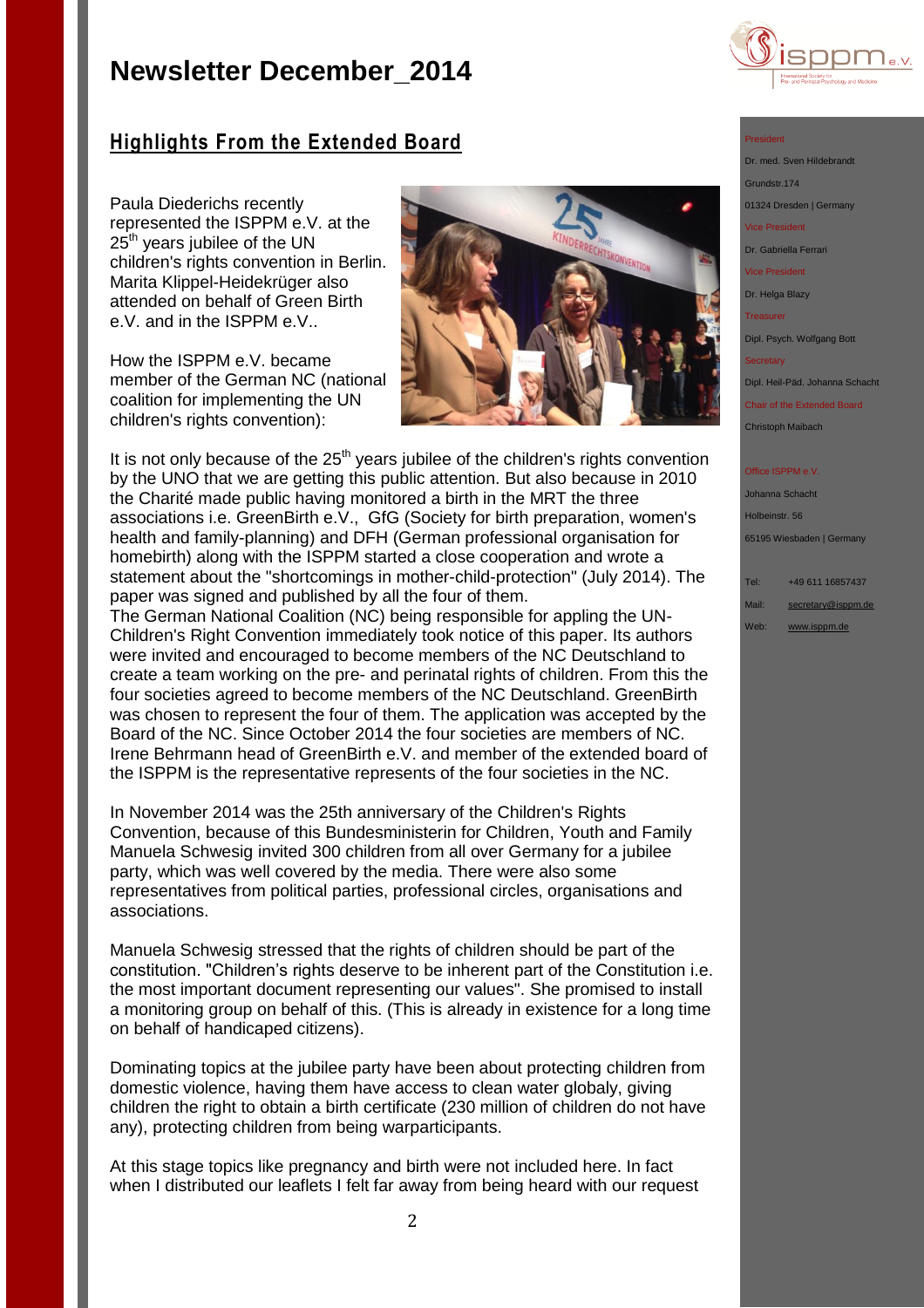

for installing pre- and perinatal children's rights. It also felt awkward to be simply viewed as an anti-abortion activist. Nevertheless it was good for the ISPPM e.V. to be officially represented at this event.

Marita Klippel-Heidekrüger

## **Dates isppm e.V.**

### **28 / 29th March 2015: Extended Board retreat in Wiesbaden**

**09 / 10th May 2015. Working Meeting of AG Prenatal Psychotherapy and Psychosomatics in Tübingen**

If you are interested to cooperate, may get in touch with Martina Gellert, Marita Klippel-Heidekrüger or Ludwig Janus.

[martina.gellert@arcor.de](mailto:martina.gellert@arcor.de) [klippelheidekrueger@hotmail.com](mailto:klippelheidekrueger@hotmail.com) [janus.ludwig@gmail.com](mailto:janus.ludwig@gmail.com)

## **23 - 25 October 2015: Annual Conference in Berlin "I feel - therefore I am"**

Prenatal life and birth culture as a balancing act between human rights, health policy, ethics and economics Contact: Irene Behrmann [Irene.Behrmann@t-online.de](mailto:Irene.Behrmann@t-online.de)

The Board is involved in the further planning, subtitle has been modified. The aim of the conference is the assessment and revision of existing for 10 years Charter on the Rights of the Child before birth and sustainable networking initiatives and associations committed to child protection.

The program is not yet fixed in detail, will be presented shortly.

### **10 to 12 June 2016: bonding analysis conference in Cologne**

Contact: Helga Blazy [nc-blazyhe@netcologne.de](mailto:nc-blazyhe@netcologne.de)

## **Dates Conferences and Congresse**

**8. – 10. Mai 2015** 10. Fachtagung für Primäre Prävention und Körperpsychotherapie **Frühe Prägungen** Eltern – Säugling – (Körper-)Psychotherapie im Dialog **Oldenburg** Information und Anmeldung: ZePP, [http://www.zepp-bremen.de,](http://www.zepp-bremen.de/) e-mail: [kontakt@zepp-bremen.de](mailto:kontakt@zepp-bremen.de)

President

Dr. med. Sven Hildebrandt

Grundstr.174 01324 Dresden | Germany

Vice President

Dr. Gabriella Ferrari

Vice President

Dr. Helga Blazy

**Treasurer** 

Dipl. Psych. Wolfgang Bott

**Secretary** 

Dipl. Heil-Päd. Johanna Schacht

Chair of the Extended Board Christoph Maibach

### Office ISPPM e.V

Johanna Schacht Holbeinstr. 56 65195 Wiesbaden | Germany

Tel: +49 611 16857437

Mail: [secretary@isppm.de](mailto:secretary@isppm.de)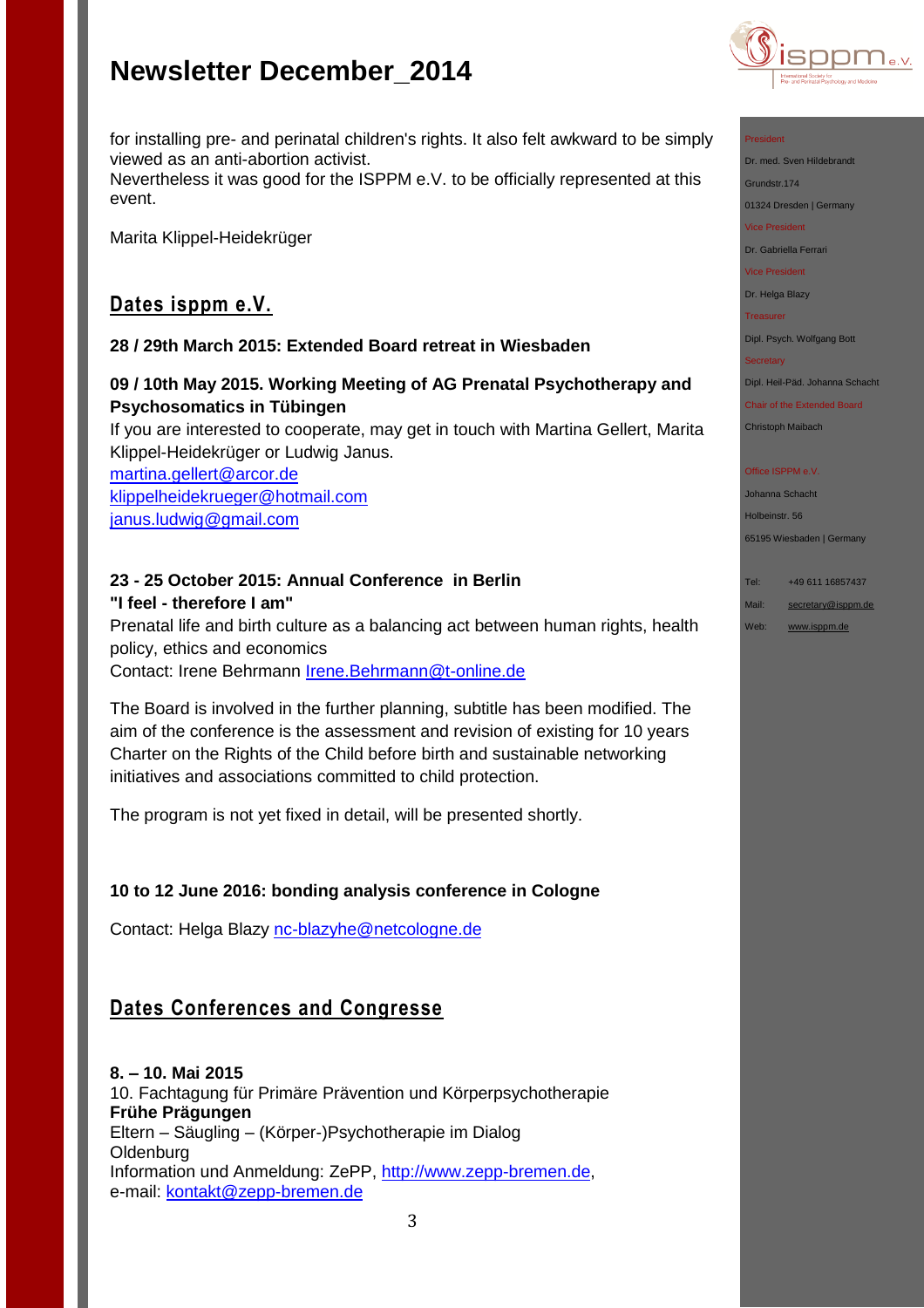

### **May 15 – 16, 2015** SERBIAN GOVERNMENT MINISTRY OF EDUCATION, SCIENCE AND TECHNOLOGICAL DEVELOPMENT Institute for Experimental Phonetics and Speech Pathology, Belgrade, Serbia **International Congress "Mental trauma: prenatal and postnatal aspects. The sources, consequences, diagnostics, therapy, and prophylactics"**  Belgrade, Serbia

**May 21 – 23, 2015** 2nd European Congress on Intrapartum Care Porto, Portugal [http://www.ecic2015.org](http://www.ecic2015.org/)

**December 3rd - 6 th, 2015** APPPAH's 19th International Congress **Birth and Society: How Birth Impacts Society and how Society Impacts Birth.**

**[Registration here](http://r20.rs6.net/tn.jsp?f=001ow1wkvozei_88VPX53sV2VFa_ZuxEIVEKa01uLsN1mbdQzyyQdhs_FXedW1fhcbR0cAnBWKAa58XC3PwfiugTa1u-MPUS6Vonsz2fJNfQoB35pjIsF_7lD1CN_qw8TKu7v5JAd5plpwt_sJH1Yde9EazKKjwqyMJ21kbRBK73s3eVNH4L1EyhKr9FAjjkUSl1fgyAKzNeZsbRxoBWUe7j8en6Y0oQ_VI&c=LWshyrIfwgT0SZxQf9pomHGUyyn_Wvxtp2RWpyiRrhc-6I_2N51Iww==&ch=fzqAY8gzqrfAbvVlvh6O_uf6Y0uhLqpZVtR_fAmpQsLRiSXUV-TJkQ==)** 

### **January, 2016**

## **Human Rights in Childbirth: India Conference**

Bangalore, India

The global community has been working for decades toward Millenium Development Goal 5, to reduce maternal mortality through the twin targets of a) ensuring access to skilled birth attendance and emergency obstetric care, and b) achieving universal access to reproductive health, with targets for the end of 2015. In January, 2016, Human Rights in Childbirth will host an international conference in India on the role of human rights in maternity care systems. [humanrightsinchildbirth.com/india-conference/](http://humanrightsinchildbirth.com/india-conference/)

### **Further Education/Workshops**

Workshops and Trainings with Matthew Appleton and Jenni Meyer:

- **Birth From the Baby's Perspective** A One Day Introduction to Integrative Baby Therapy
- **Integrative Baby Therapy** Therapy Training
- **Soul Loss** A Pre and Perinatal Perspective

For further details or to book a place contact: Conscious Embodiment Trainings E-mail:<conscious.embodiment@sky.com> [http://www.conscious-embodiment.co.uk](http://www.conscious-embodiment.co.uk/)

#### President

Dr. med. Sven Hildebrandt

Grundstr.174

01324 Dresden | Germany

Vice President

Dr. Gabriella Ferrari

Vice President

Dr. Helga Blazy

**Treasurer** 

Dipl. Psych. Wolfgang Bott

#### **Secretary**

Dipl. Heil-Päd. Johanna Schacht

Chair of the Extended Board Christoph Maibach

#### Office ISPPM e.V

Johanna Schacht Holbeinstr. 56 65195 Wiesbaden | Germany

### Tel: +49 611 16857437

Mail: [secretary@isppm.de](mailto:secretary@isppm.de)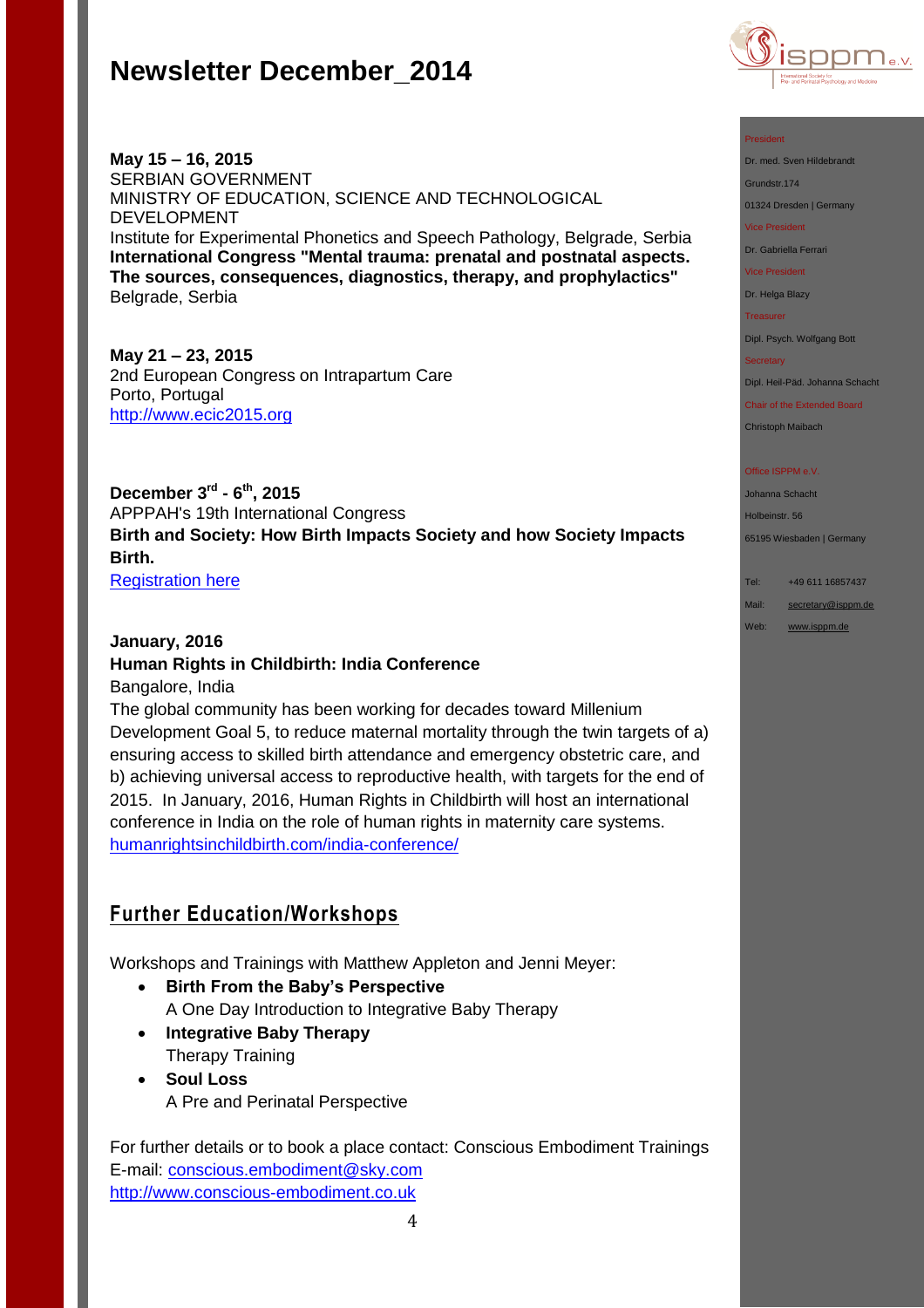

**December 9, 2014,** 9 am PST, noon EST, 4 pm GMT

Final LIVE **Teleconference of the first APPPAH Professional Development** With Wendy Anne McCarty, PhD

### **NEW APPPAH Professional Development Series:**

Mondays at 4 pm PST, 7 pm EST, 11 pm GMT, **starting January 12, 2015**

With Michel Odent, Barbara Findeisen, Thomas Verny, William Emerson a.o. This series features never before published papers and videos from these famous pioneers, as well as more well known articles.

More information: [birthpsychology.com/courses/](https://birthpsychology.com/courses/pro-series-one-clinical-skills-ppn-masters%23.VILbemcW7l8)

### **News**

Hello Dear Ones,

I am writing to invite you all to sign up for Birth Into Being's Newsletter to stay connected with Elena Tonetti-Vladimirova, a speaker at the ISPPM Conference in November.

When you sign up, you will receive the free gift of the 25 minute version of Elena's film, "Birth As We Know It" for download and online streaming. Please sign up here:<http://www.birthintobeing.com/newsletter> Let's keep the connection strong and the energy flowing!

Womb Twin News December 2014 [Link Newsletter](http://us1.campaign-archive2.com/?u=8265bdaa07f8ffa6092e863f1&id=3976d7fb9d&e=38e3dee0e3)

WHO has released a statement with the title "Prevention and elimination of disrespect and abuse during childbirth" [http://www.who.int/reproductivehealth/topics/maternal\\_perinatal/statement](http://www.who.int/reproductivehealth/topics/maternal_perinatal/statement-childbirth/en/?utm_content=buffer34ea9&utm_medium=social&utm_source=twitter.com&utm_campaign=buffer%20)[childbirth/en/?utm\\_content=buffer34ea9&utm\\_medium=social&utm\\_source=twit](http://www.who.int/reproductivehealth/topics/maternal_perinatal/statement-childbirth/en/?utm_content=buffer34ea9&utm_medium=social&utm_source=twitter.com&utm_campaign=buffer%20) [ter.com&utm\\_campaign=buffer](http://www.who.int/reproductivehealth/topics/maternal_perinatal/statement-childbirth/en/?utm_content=buffer34ea9&utm_medium=social&utm_source=twitter.com&utm_campaign=buffer%20) Here the paper:

[http://apps.who.int/iris/bitstream/10665/134588/1/WHO\\_RHR\\_14.23\\_eng.pdf?u](http://apps.who.int/iris/bitstream/10665/134588/1/WHO_RHR_14.23_eng.pdf?ua=1&ua=1) [a=1&ua=1](http://apps.who.int/iris/bitstream/10665/134588/1/WHO_RHR_14.23_eng.pdf?ua=1&ua=1)

Other recent posts from our fields and network are always available on our [Facebook-page.](https://www.facebook.com/pages/ISPPM-eV/124066644364106)

### President

Dr. med. Sven Hildebrandt

Grundstr.174

01324 Dresden | Germany Vice President

Dr. Gabriella Ferrari

Vice President

Dr. Helga Blazy

Treasurer

Dipl. Psych. Wolfgang Bott

### **Secretary**

Dipl. Heil-Päd. Johanna Schacht

Chair of the Extended Board Christoph Maibach

### Office ISPPM e.V

Johanna Schacht Holbeinstr. 56 65195 Wiesbaden | Germany

Tel: +49 611 16857437

Mail: [secretary@isppm.de](mailto:secretary@isppm.de)